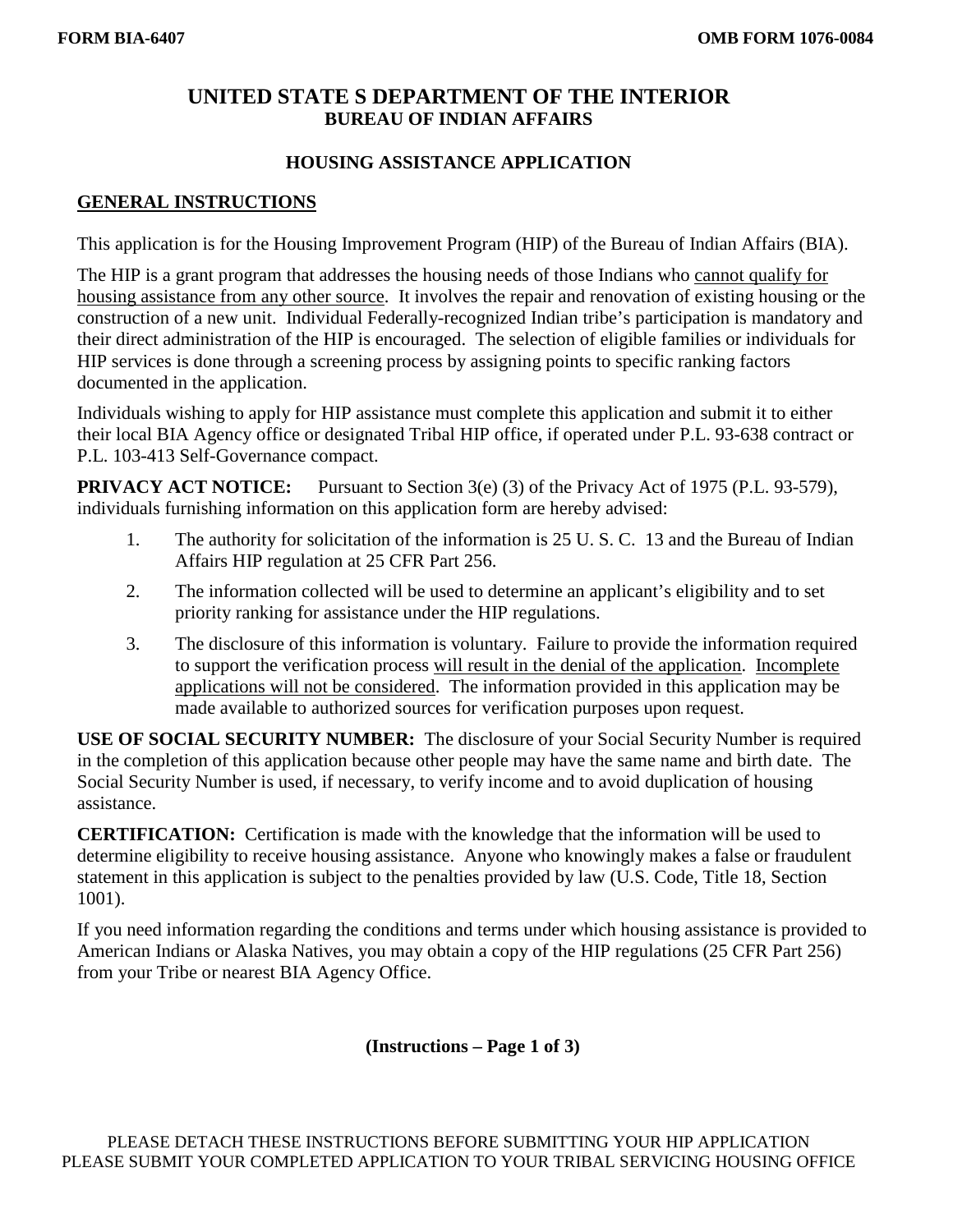# **INSTRUCTIONS RELATING TO SPECIFIC ITEMS IN THE APPLICATION**

**ITEM C** - Income Information: Enter the total annual household income of all family members, including all earned and unearned income as defined in 25 CFR Part 20, Subpart C – Direct Assistance. The sections that are applicable to this application are: 20.307, 20.308, 20.309 and 20.310.

The following detailed definition of income is from the Bureau of Indian Affairs' Financial Assistance and Social Services Program Regulations, 25 CFR Part 20 Subpart C - Direct Assistance shall be applied to HIP applications.

(A) Resources. In determining eligibility…, the Bureau shall consider all types of income and other liquid assets available for support and maintenance unless*… or specifically excluded by Federal statute.* All earned or unearned income will be counted as income in the month received and as a resource thereafter, except certain income from the sale of real personal property as provided in Section 20.309(d). Resources are considered available when they are converted to cash.

*Only adjustment or exclusion to income is in accordance with 25 U.S.C. 1408, Section 8, as amended, which provides that: "…, and up to \$2,000 per year of income received by individual Indians that is derived from interests (trust or restricted lands) shall not be considered income…" Income from Indian gaming is not considered part of this statutory exclusion.* 

- (1) "Earned income" is cash or any in-kind payment earned in the form of wages, salary, commissions, or profit from activities by an employee or self-employed individual. Earned income includes:
	- (a) Any one-time payment to an individual for activities which were sustained over a period of time (for examples, the sale of farm crops, livestock or professional artists producing act work);
	- (b) With regard to self-employment, total profit from business enterprise (i.e., gross receipts less expenses incurred in producing the goods and services). Business expenses do not include depreciation, personal business and entertainment expenses, personal transportation, capital equipment purchases, or principal payments on loans for capital assets or durable goods.
- **(2)** "Unearned income" includes, but is not limited to:
	- (a) Income from interest; oil and gas and other mineral royalties; gaming income per capita distributions; rental property; cash contributions, such as child support and alimony, gaming winnings; retirement benefits;
	- (b) Annuities, veteran's disability, unemployment benefits, federal and state tax refunds;
	- (c) Per capita payments not excluded by federal statute;
	- (d) Income from sale of trust land and real or personal property that is set aside for reinvestment in trust land or a primary residence, but has not been reinvested in trust land or a primary residence at the end of one year from the date the income was received;
	- (e) In-kind contributions providing shelter at no cost to the individual or household, this must equal the amount for shelter included in the state standard, or 25 percent of the state standard, whichever is less; and

## **(Instructions – Page 2 of 3)**